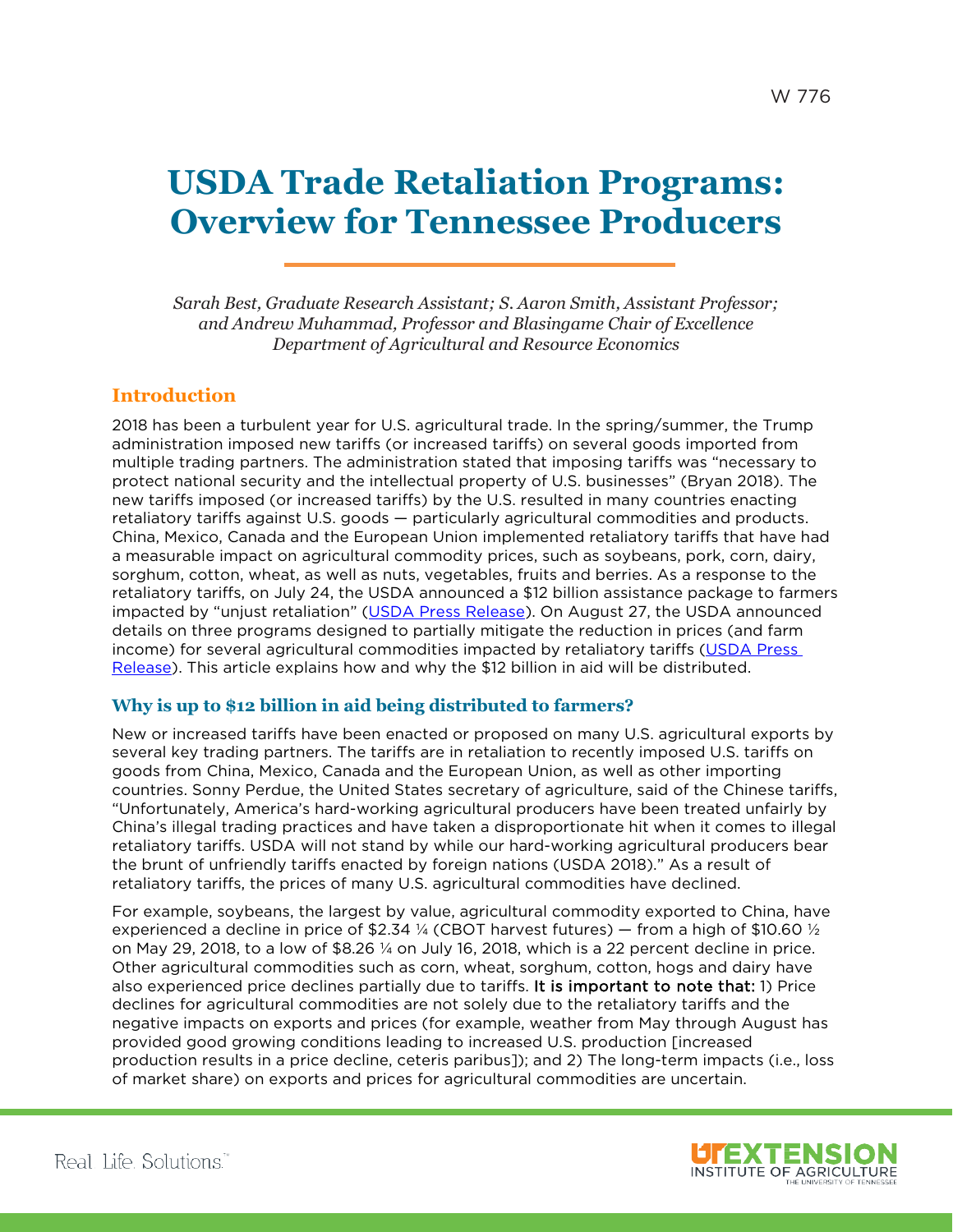To compensate farmers, the USDA has announced \$12 billion in aid to offset the negative impacts retaliatory tariffs have had on exports, commodity prices, and producer income. USDA Secretary Sonny Perdue describes the relief program as a "…short-term solution to allow President Trump time to work on long-term trade deals to benefit agriculture and the entire U.S. economy" (USDA 2018). The program will help stabilize farm income for this production year; however, the program is not a long-term solution to low prices due to tariffs on agricultural commodities.

#### **How do the retaliatory tariffs impact Tennessee farmers specifically?**

China represents 18 percent of U.S. agricultural exports, and soybeans and coarse grains (including coarse grain products such as DDGS) are our top two agricultural exports to the country, while cotton, dairy and pork also rank in the top 10 (Jiang 2016). Additionally, soybeans are Tennessee's highest-valued agricultural commodity with 1.72 million acres (2018 USADA estimate) of soybeans planted in the state and a production value of \$796 million (2017 estimate; Johnson 2018). China currently imports 57.3 percent of all U.S. soybean exports. China could replace some of the soybean imports from the U.S. by importing additional soybeans from Brazil (Muhammad and Smith 2018). In April 2018, Muhammad and Smith estimated that a 25 percent tariff increase on soybeans could result in a \$0.33 to \$1.76 per bushel loss and a total loss of \$4.5 billion to the U.S. soybean industry. Smith, Menard and English (2018) estimated the loss in Tennessee producer income due to retaliatory tariffs would be \$64 to \$88 million (with no trade mitigating payments) and would have a total economic impact (including direct and multiplier effects through the state's economy) of \$120 to \$164 million and reduce Tennessee employment by 405 to 553 jobs.

While analysis of other Tennessee commodities that have been impacted has not been conducted, the announcement from the USDA indicating that direct aid will be provided to producers of soybeans, sorghum, corn, wheat, cotton, dairy and hogs (USDA 2018) signals that a significant impact could be felt by Tennessee producers of these seven commodities.

#### **How is the \$12 billion being distributed?**

The USDA will utilize three programs to assist American farmers affected by retaliatory tariffs. These programs are a Market Facilitation Program, Food Purchase and Distribution Program, and Trade Promotion Program, all of which will be implemented under the authority of the Commodity Credit Corporation (CCC) Charter Act (USDA 2018). The Trade Promotion Program will assist in developing new export markets for farm products and will be administered by both the CCC and the Foreign Agriculture Service (FAS) (USDA 2018). The Trade Promotion Program will likely not provide immediate help to producers (although the long-term benefits could be substantial). Details regarding the CCC and the other two programs to be administered jointly by the CCC and other USDA agencies (Farm Service Agency — FSA and Agricultural Marketing Service — AMS) are described in the following sections.

#### **What is the Commodity Credit Corporation?**

The CCC was created in 1933 to "stabilize, support, and protect farm income and prices" (Commodity Credit Corporation 2015), as well as to maintain and distribute balanced and adequate supplies of agricultural commodities in the United States. In 1948, the CCC was reincorporated within the USDA by the Commodity Credit Corporation Charter Act (Commodity Credit Corporation 2015). The CCC Charter Act is now authorized to assist agricultural producers through loans, purchases, payments and other operations (Commodity Credit Corporation 2015). Under Section 5 of the CCC Charter Act, the CCC is permitted to: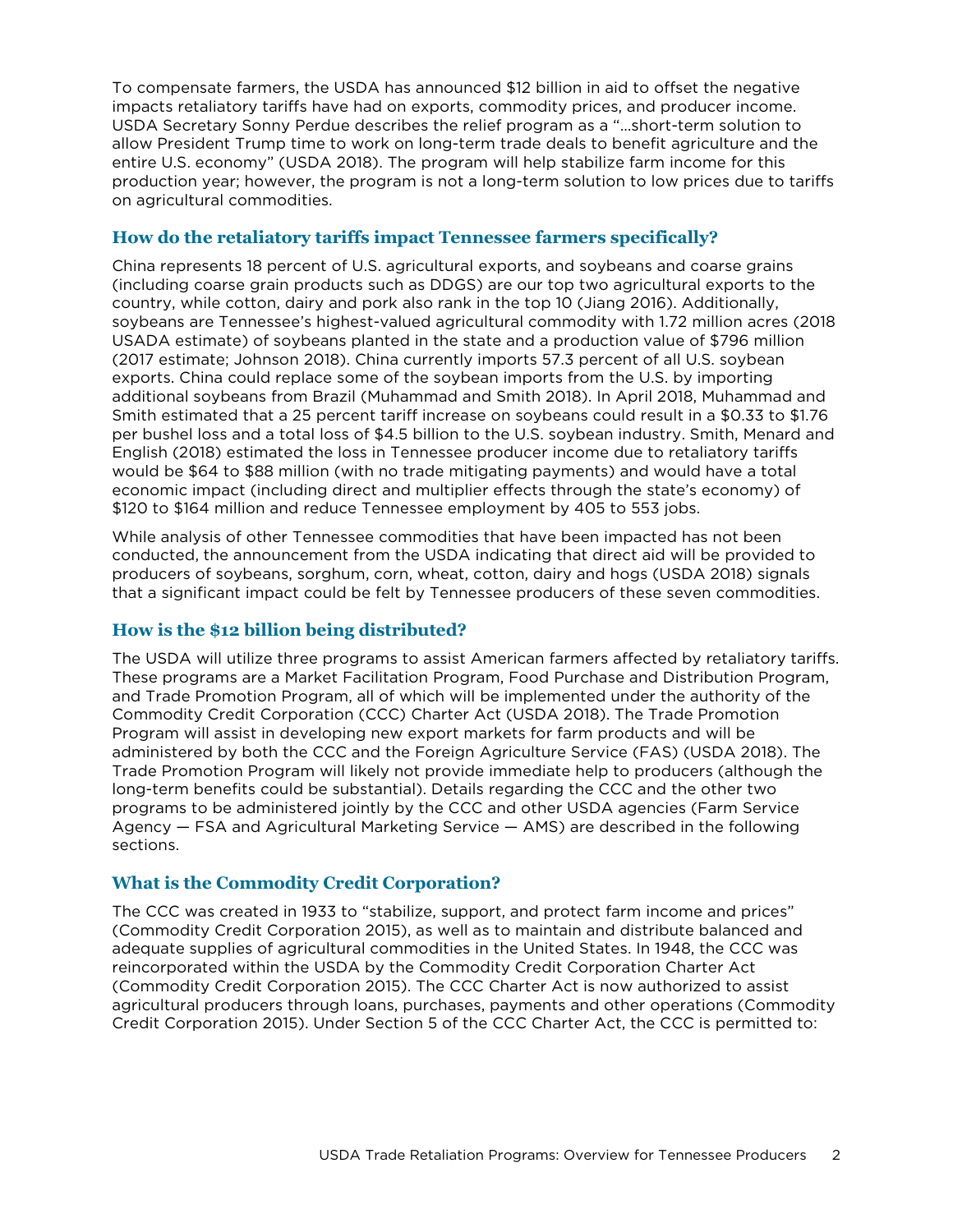- Support agricultural commodity prices through loans, purchases, payments and other operations;
- Make available materials and facilities in connection with the production and marketing of agricultural products;
- Procure commodities for sale to other government agencies; foreign governments; and domestic, foreign or international relief or rehabilitation agencies and for domestic requirements;
- Remove and dispose of surplus agricultural commodities;
- Increase the domestic consumption of commodities by expanding markets or developing new and additional markets, marketing facilities, and uses for commodities;
- Export, or cause to be exported, or aid in the development of foreign markets for commodities; and
- Carry out authorized conservation or environmental programs (Stubbs 2018).

#### **What is the Market Facilitation Program?**

The Market Facilitation Program (MFP) is authorized under the CCC Charter Act and will provide payments incrementally to producers of soybeans, sorghum, corn, wheat, cotton, dairy and hogs. The support is intended to help farmers manage disrupted markets and deal with surplus commodities resulting from the impacts of retaliatory tariffs (USDA 2018). On August 27, 2018, the USDA released details of the MFP, which will begin accepting applications on September 4, 2018 and conclude January 15, 2019. Payments will first be issued on 50 percent of a farmer's production and a second payment rate may be announced near December 3, 2018 that applies to the other 50 percent of the farmer's production (MFP [2018\)](https://www.farmers.gov/sites/default/files/documents/MarketFacilitationProgram_FactSheetAugust2018.pdf). The MFP rates as announced by the USDA for the initial payments are:

- Cotton \$0.06 per pound
- Corn \$0.01 per bushel
- Dairy \$0.12 per cwt.
- Hogs \$8.00 per head (number of head as of August 1, 2018)
- Sorghum \$0.86 per bushel
- Soybeans \$1.65 per bushel
- Wheat \$0.14 per bushel (MFP [2018\)](https://www.farmers.gov/sites/default/files/documents/MarketFacilitationProgram_FactSheetAugust2018.pdf)

For example, a soybean grower who harvested 100,000 bushels of soybeans would receive an initial payment of \$82,500 (100,000 bushels times 50 percent times \$1.65 per bushel). Estimated total MFP and per acre payments for crops in the U.S. and Tennessee are shown in Table 1. Significant variation in per acre payments between farms may exist due to differences in yield.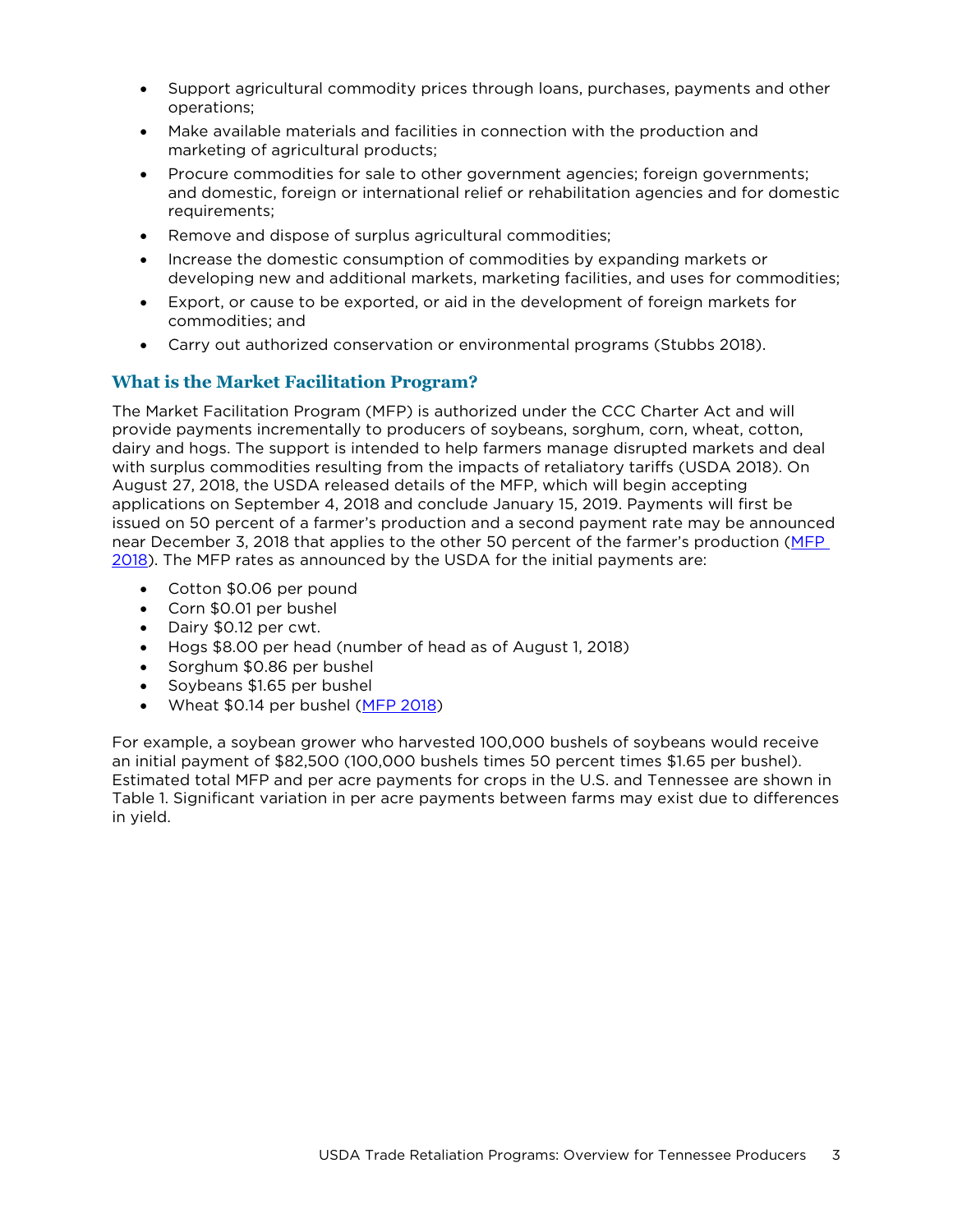|  | Table 1. Estimated Payments for Crops from the Market Facilitation Program |  |  |  |  |  |  |
|--|----------------------------------------------------------------------------|--|--|--|--|--|--|
|--|----------------------------------------------------------------------------|--|--|--|--|--|--|

|            |                      | <b>Total Estimated</b> | <b>Estimated Average</b><br>per acre |
|------------|----------------------|------------------------|--------------------------------------|
|            | Production*          | Payments**             | Payment***                           |
|            |                      | Tennessee              |                                      |
| Cotton     | 755,000 bales        | \$10,872,000           | \$31.51                              |
| Corn       | 127.020 million bu   | \$635,100              | \$0.87                               |
| Sorghum    | NA.                  | <b>NA</b>              | <b>NA</b>                            |
| Soybeans   | 84.280 million bu    | \$69,531,000           | \$40.43                              |
| Wheat      | 18.585 million bu    | \$1,300,950            | \$4.41                               |
|            |                      | U.S.                   |                                      |
| Cotton     | 19.235 million bales | \$276,984,000          | \$27.32                              |
| Corn       | 14.586 billion bu    | \$72,932,425           | \$0.89                               |
| Sorghum    | 375.385 million bu   | \$161,415,550          | \$30.50                              |
| Soybeans   | 4.586 billion bu     | \$3,783,380,700        | \$42.58                              |
| Wheat<br>. | 1.877 billion bu     | \$131,374,950          | \$3.32                               |

Estimated based on August 10, 2018 USDA Crop Production report.

\*\*Payments are subject to change based on changes in production, payment limitations, certified acres and sign up.

\*\*\*Average per acre estimates will vary from farm to farm based on farm yields. Yields higher than the national or state average will result in greater payments; yields lower than the national or state average will result in lower payments.

#### **How do I know if I'm eligible to receive payments from the Market Facilitation Program?**

To be eligible for the program a farmer must:

- Be growing one of the seven aforementioned commodities;
- Be following highly erodible land conservation and wetland conservation provisions;
- Have an average adjusted gross income of less than \$900,000;
- Have a crop acreage report on file with the FSA for MFP crop commodities; and
- Be a person or legal entity who was actively engaged in farming in 2018.

Additionally, payments cannot exceed a combined \$125,000 for eligible crop commodities and a combined \$125,000 for dairy production and hogs. However, MFP payments don't count against other 2014 Farm Bill payment limitations (for example ARC or PLC payments) (MFP [2018\)](https://www.farmers.gov/sites/default/files/documents/MarketFacilitationProgram_FactSheetAugust2018.pdf). For crops, harvest must be 100 percent complete before application for MFP payments is made.

Applications for the program will be available online at [farmers.gov/MFP.](http://www.farmers.gov/MFP) The applications can be completed at a local FSA office (the appendix provides FSA service center locations in Tennessee and their contact information) or submitted electronically by scanning, emailing or faxing FSA service centers [\(MFP 2018\)](https://www.farmers.gov/sites/default/files/documents/MarketFacilitationProgram_FactSheetAugust2018.pdf). Farmers may be asked to provide additional documents as required by the CCC to verify their production if current verifiable records are not available. Examples of these records could be "copies of receipts, ledgers of income, income statements of deposit slips, register tapes, invoices for custom harvesting, and records to verify production costs, contemporaneous measurements, truck scale tickets or contemporaneous diaries that are determined acceptable by the FSA county committee." (MFP [2018\)](https://www.farmers.gov/sites/default/files/documents/MarketFacilitationProgram_FactSheetAugust2018.pdf)

According to farmers.gov, those who have not participated in USDA programs in the past will be asked to establish farm records and a farm tract number at the USDA FSA service center. To do this, farmers will need to bring proof of identity (such as a driver's license or Social Security card), a copy of recorded deed, survey plat, rental or lease agreement of the land, and articles of incorporation, estate or trust documents for entities. It is also recommended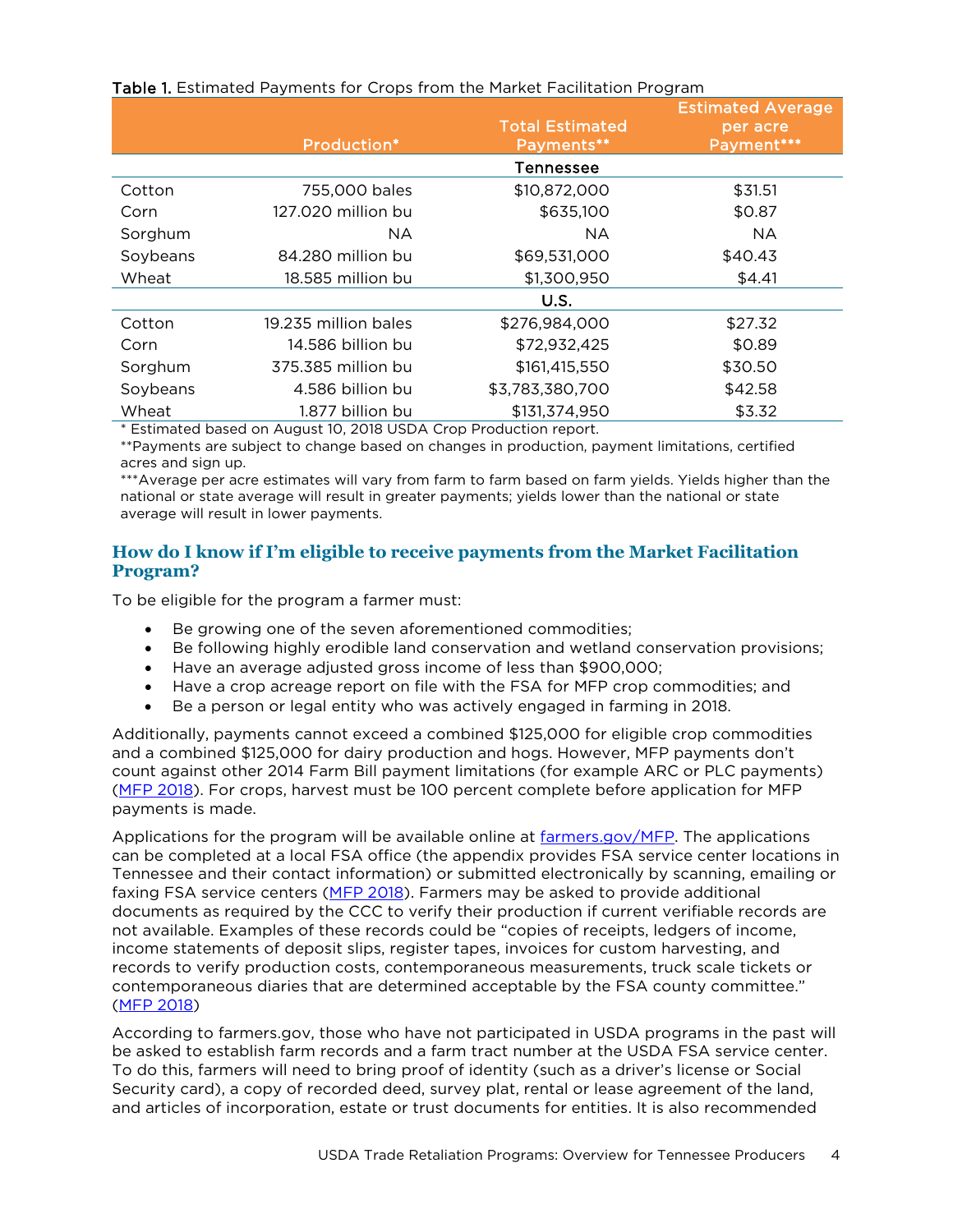that farmers bring verifiable and reliable production records by crop, type, practice, intended use and acres if they are not already on file with the FSA. Additionally, farmers may need to fill out or update forms CCC-941, AD-1026 and CCC-901 for their farm records, which include information regarding income, conservation plans, and members of a farm or ranch, respectively (farmers.gov 2018).

#### **What is the Food Purchase and Distribution Program?**

The Food Purchase and Distribution Program is authorized under the CCC Charter Act and implemented through the Agricultural Marketing Service (AMS) to purchase surplus supplies of various commodities (USDA 2018). AMS purchases domestically produced and processed commodity food products on a continual basis to encourage consumption of domestically produced foods. These foods are then delivered to schools, food banks and households across the country and comprise a necessary component of the nation's food safety net (AMS 2018a). These continual purchases are generally a part of Section 32 of the CCC Charter Act, which is to promote continued domestic consumption, as opposed to purchases under Section 5, which would be purchases made related to trade mitigation (AMS 2018b).

As of the publication of this article (August 28, 2018), purchase announcements in August included fluid milk, beef products, chicken products, catfish products and turkey products (AMS 2018c). However, the purchase announcement states that they are a part of the normal Section 32 purchases and are not related to any Section 5 purchases that would be due to issues with trade (AMS 2018b). Purchase announcements can be found at [ams.usda.gov/selling-food/purchase-announcements](https://www.ams.usda.gov/selling-food/purchase-announcements) with instructions for new vendors found in each announcement.

On August 27, 2018, the USDA announced a list of 31 commodities that will be eligible for purchases under Section 5. Total purchases through the Food and Distribution Program (under Section 5) are estimated to be \$1.414 billion. Additional details are available at: [usda.gov/media/press-releases/2018/08/27/usda-announces-details-assistance-farmers](https://www.usda.gov/media/press-releases/2018/08/27/usda-announces-details-assistance-farmers-impacted-unjustified)[impacted-unjustified.](https://www.usda.gov/media/press-releases/2018/08/27/usda-announces-details-assistance-farmers-impacted-unjustified) 

#### **The Agricultural Trade Promotion Program**

In August 2018, it was announced that \$200 million will be added to the Agricultural Trade Promotion Program (ATP) as part of the relief package to assist farmers affected by trade retaliation. The Foreign Agricultural Service (FAS) administers the ATP under authority of the CCC. The CCC will use its Charter Act authority for the program in conjunction with the private sector to assist in developing new export markets for U.S. farm products. The goal of the ATP is to assist U.S. agricultural exporters in identifying and accessing new markets and help mitigate the effects of tariff and non-tariff barriers in importing countries. The ATP will provide cost-share assistance to eligible U.S. organizations for activities such as consumer advertising, public relations, point-of-sale demonstrations, participation in trade fairs and exhibits, market research, and technical assistance. Applications for the ATP will be accepted until November 2, 2018, or until funding is exhausted. Funding should be allocated to eligible participants in early 2019. The ATP is meant to help all sectors of U.S. agriculture, including fish and forest product producers, mainly through partnerships with nonprofit national and regional organizations [\(usda.gov/media/press-releases/2018/08/27/usda-announces-details](https://www.usda.gov/media/press-releases/2018/08/27/usda-announces-details-assistance-farmers-impacted-unjustified)[assistance-farmers-impacted-unjustified\)](https://www.usda.gov/media/press-releases/2018/08/27/usda-announces-details-assistance-farmers-impacted-unjustified).

In Tennessee, there is an infrastructure in place for participation in the ATP program. The Tennessee Department of Agriculture has worked with FAS on trade promotion of agricultural and food products produced in Tennessee and has participated in FAS sponsored trade missions as part of a state-level trade promotion. Additionally, the Southern United States Trade Association (SUSTA), of which the state of Tennessee is a member, helps smalland medium-sized companies in the South promote food and agricultural products to foreign markets. Through the Market Access Program, FAS has partnered with SUSTA and businesses to share the costs of overseas marketing and promotional activities that help build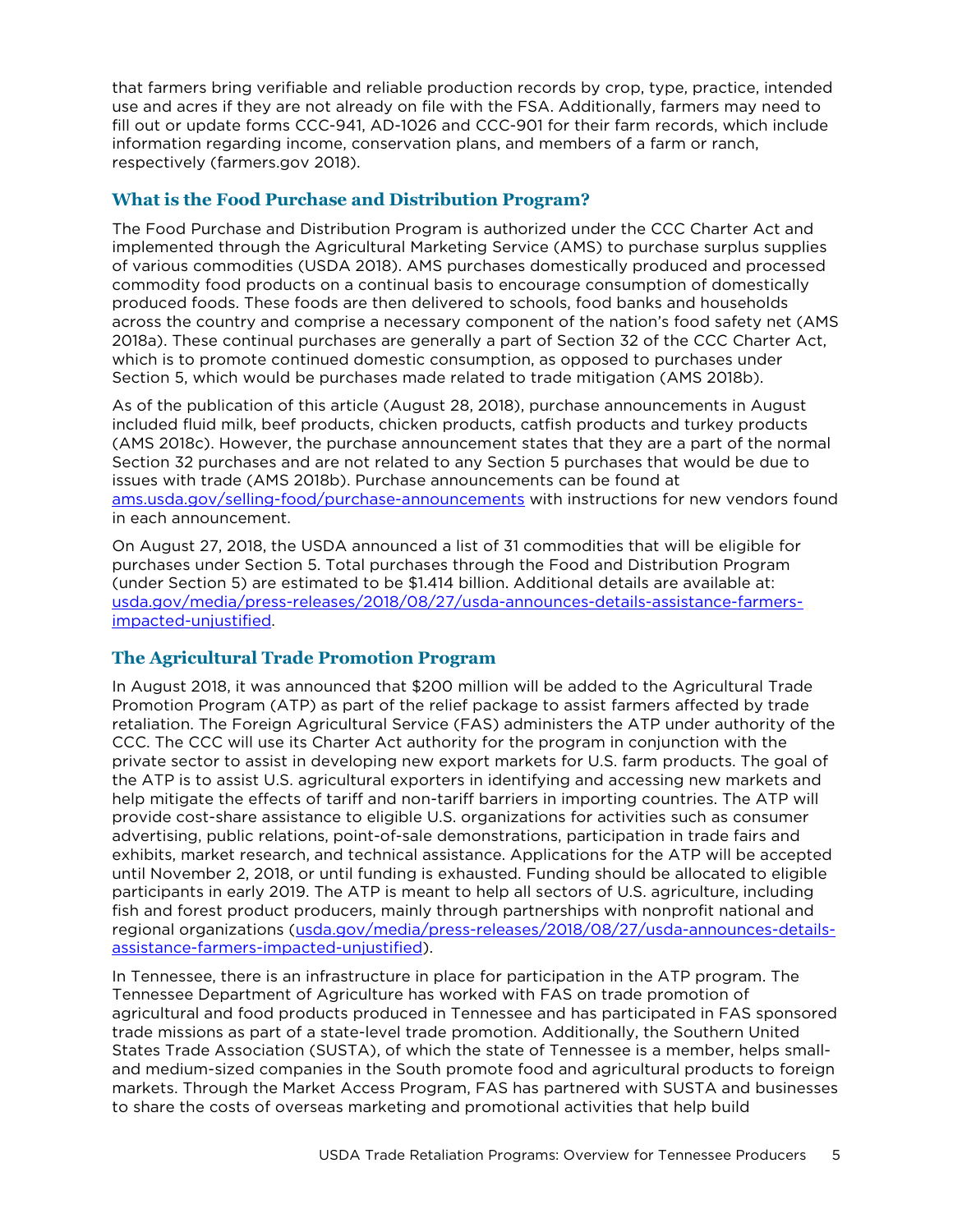commercial export markets for U.S. agricultural products. Funding for SUSTA is primarily provided by the Market Access Program, which is also administered by FAS and operates similar to the ATP.

# **Conclusion**

American agriculture has and may continue to be significantly impacted by retaliatory tariffs from China, Mexico, Canada and the European Union. The duration and the magnitude of the impact has yet to be determined. However, the USDA implementation of the Market Facilitation Program, the Food Purchase and Distribution Program and the Agricultural Trade Promotion Program will alleviate some of the short-term negative impacts for this production year. According to the USDA, payments from the Market Facilitation Program to producers will commence shortly after the start of the sign-up period on September 4, 2018 and continue into 2019. Purchase opportunities from the Food Purchase and Distribution Program and activities from the Trade Promotion Program are expected to become available in due course. For more information farmers can visit their local FSA office, go to farmers.gov/MFP, or visit [ams.usda.gov/selling-food/purchase-announcements](https://www.ams.usda.gov/selling-food/purchase-announcements) to find new purchase announcements.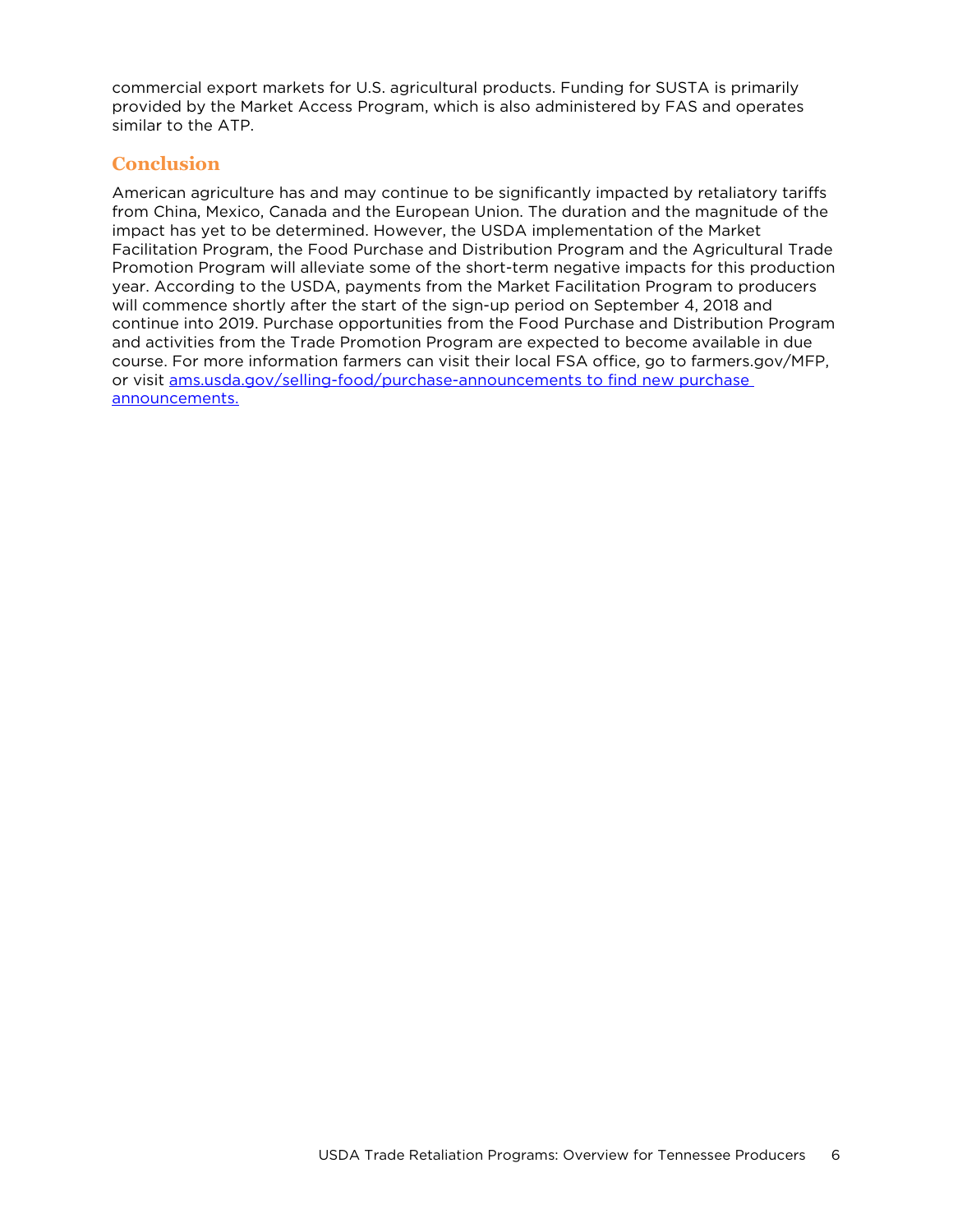#### **References:**

- Bryan, B. Trump's trade war with China is intensifying here's what tariffs are, and how they could affect you. *Business Insider*. Internet site: [https://www.businessinsider.com/trump](https://www.businessinsider.com/trump-tariffs-what-is-a-tariff-meaning-for-prices-consumer-2018-3)[tariffs-what-is-a-tariff-meaning-for-prices-consumer-2018-3](https://www.businessinsider.com/trump-tariffs-what-is-a-tariff-meaning-for-prices-consumer-2018-3) (Accessed August 30, 2018).
- *Commodity Credit Corporation*. Washington DC: U.S. Department of Agriculture Farm Service Agency, Fact Sheet, 2015.
- Jiang, H. *China and Hong Kong: Challenges and Opportunities*. Washington, DC: U.S. Department of Agriculture - Foreign Agricultural Service, 2016.
- Johnson, T.M. *Retaliatory Tariffs Could Cost Billions in Reduced U.S. Soybean Exports*. Knoxville, TN: University of Tennessee Institute of Agriculture, 2018.
- *Market Facilitation Program (MFP)*. Washington DC: U.S. Department of Agriculture, Fact Sheet, 2018.
- Menard, J., B. English, and S.A. Smith. 2018. *Estimated Economic Impacts to Tennessee Soybean Producers and Regional Economies from China's 25 Percent Tariff on Soybeans*. Knoxville, TN: University of Tennessee Department of Agricultural and Resource Economics, Forthcoming.
- Muhammad, A., and S.A. Smith. 2018. *Evaluating the Impact of Retaliatory Tariffs on U.S. Soybeans in China*. Knoxville, TN: University of Tennessee Department of Agricultural and Resource Economics, W532, April.
- Stubbs, M. *The Commodity Credit Corporation: In Brief*. Washington, DC: Congressional Research Service, Report No. R44606, 2018.
- *USDA Assists Farmers Impacted by Unjustified Retaliation*. Washington, DC: U.S. Department of Agriculture, Release No. 0151.18, 2018.
- U.S. Department of Agriculture Agricultural Marketing Service (AMS). Internet site: <https://www.ams.usda.gov/selling-food> (Accessed August 14, 2018a).
- U.S. Department of Agriculture Agricultural Marketing Service (AMS). Internet site: [https://www.ams.usda.gov/content/usda-fresh-fluid-milk-purchase-program](https://www.ams.usda.gov/content/usda-fresh-fluid-milk-purchase-program-announced)[announced](https://www.ams.usda.gov/content/usda-fresh-fluid-milk-purchase-program-announced) (Accessed August 14, 2018b).
- U.S. Department of Agriculture Agricultural Marketing Service (AMS). Internet site: <https://www.ams.usda.gov/selling-food/purchase-announcements> (Accessed August 14, 2018c).
- U.S. Department of Agriculture Farmers.gov. Internet site: <https://www.farmers.gov/Manage/MFP> (Accessed August 27, 2018).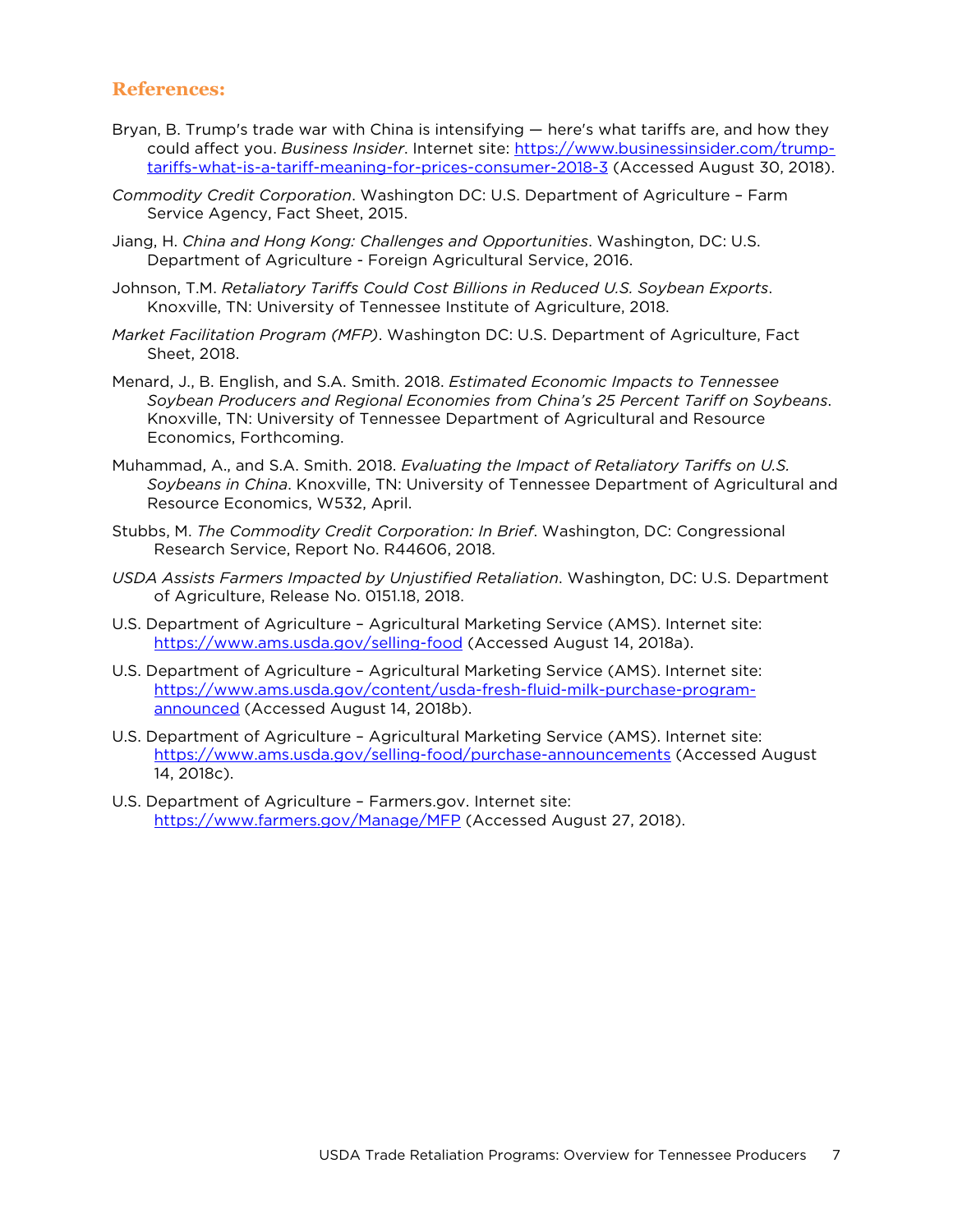# Appendix: Farm Service Agency Service Centers in Tennessee

| <b>West Tennessee FSA Service Centers</b> |                                                             |                                                    |  |
|-------------------------------------------|-------------------------------------------------------------|----------------------------------------------------|--|
| County                                    | <b>FSA Office Address</b>                                   | <b>FSA Office Number</b>                           |  |
| <b>Benton</b>                             | 205 Highway 641 N<br>Camden, TN 38320-1329                  | Phone: (731) 584-8186 ext 2<br>Fax: 855-490-5044   |  |
| Carroll                                   | 630 High St<br>Huntingdon, TN 38344-1712                    | Phone: (731) 209-4153 ext 2<br>Fax: 855-494-1760   |  |
| Chester                                   | 512 Mulberry Ave<br>Selmer, TN 38375-2310                   | Phone: (731) 645-5466<br>Fax: 855-539-6296         |  |
| Crockett                                  | 345 S Bells St<br>Alamo, TN 38001-1949                      | Phone: (731) 696-5530 ext 2<br>Fax: (855) 489-5327 |  |
| Decatur                                   | 80 S Broad St<br>Lexington, TN 38351-2074                   | Phone: (731) 968-3551<br>Fax: (855) 487-7928       |  |
| Dyer                                      | 400 Community Park Blvd<br>Dyersburg, TN 38024-9246         | Phone: (731) 287-9224 ext 2<br>Fax: (855) 494-1755 |  |
| Fayette                                   | 18080 US Highway 64<br>Somerville, TN 38068-6167            | Phone: (901) 465-3694 ext 2<br>Fax: (855) 539-6299 |  |
| Gibson                                    | 1252 S Manufacturers Row<br>Trenton, TN 38382-3611          | Phone: (731) 855-0023 ext 2<br>Fax: (855) 539-6304 |  |
| Hardeman                                  | 791 Tennessee St<br>Bolivar, TN 38008-2441                  | Phone: (731) 658-3631 ext 2<br>Fax: (855) 490-5042 |  |
| Hardin                                    | 1035 Wayne Rd<br>Savannah, TN 38372-2238                    | Phone: (731) 925-3831 ext 2<br>Fax: (731) 925-2868 |  |
| Haywood                                   | 1179 S Dupree Ave<br>Brownsville, TN 38012-3235             | Phone: (731) 772-1822 ext 2<br>Fax: (855) 490-5043 |  |
| Henderson                                 | 80 S Broad St<br>Lexington, TN 38351-2074                   | Phone: (731) 968-3551<br>Fax: (855) 487-7928       |  |
| Henry                                     | 408 N Market St<br>Paris, TN 38242-3455                     | Phone: (731) 642-4522<br>Fax: (855) 538-5993       |  |
| Lake                                      | 229 Church St<br>Tiptonville, TN 38079-1162                 | Phone: (731) 253-7532<br>Fax: (731) 253-9094       |  |
| Lauderdale                                | 301 Lake Dr<br>Ripley, TN 38063-3508                        | Phone: (731) 635-7686 ext 2<br>Fax: (855) 539-4216 |  |
| Madison                                   | Madison City Ag Complex, 313 N Parkway<br>Jackson, TN 38305 | Phone: (731) 668-1544<br>Fax: (855) 494-6724       |  |
| <b>McNairy</b>                            | 512 Mulberry Ave<br>Selmer, TN 38375-2310                   | Phone: (731) 645-5466<br>Fax: (855) 539-6296       |  |
| Obion                                     | 1216 Stad Ave<br>Union City, TN 38261-5527                  | Phone: (731) 885-0841 ext 2<br>Fax: (731) 885-6329 |  |
| Shelby                                    | 7777 Walnut Grove Rd<br>Memphis, TN 38120-2130              | Phone: (901) 544-0228 ext 2<br>Fax: (855) 424-8474 |  |
| Tipton                                    | 2043 Highway 51 S<br>Covington, TN 38019-3631               | Phone: (901) 475-3350 ext 2<br>Fax: (855) 424-8474 |  |
| Weakley                                   | 196 Hunt St<br>Dresden, TN 38225-1802                       | Phone: (731) 364-5430 ext 2<br>Fax: (855) 494-1754 |  |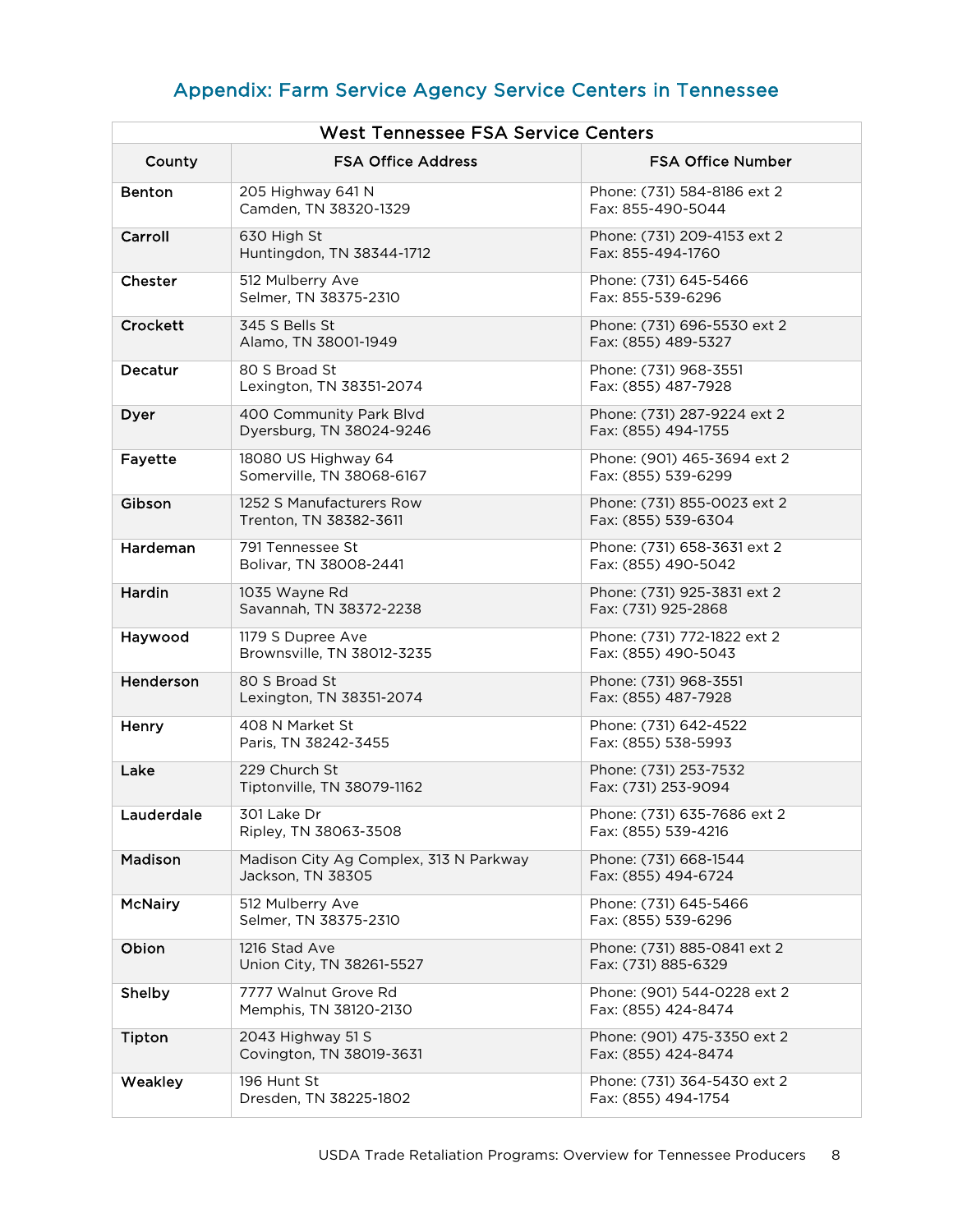| Middle Tennessee FSA Service Centers |                                                         |                                                    |  |
|--------------------------------------|---------------------------------------------------------|----------------------------------------------------|--|
| County                               | <b>FSA Office Address</b>                               | <b>FSA Office Number</b>                           |  |
| <b>Bedford</b>                       | 1171 Nashville Hwy<br>Lewisburg, TN 37091-2236          | Phone: (931) 359-6268<br>Fax: (855) 494-6732       |  |
| Cannon                               | 647 Bright Hill Rd<br>Smithville, TN 37166-2023         | Phone: (615) 597-8225 ext 2<br>Fax: (855) 539-6298 |  |
| Cheatham                             | 2543 Madison St<br>Clarksville, TN 37043-2886           | Phone: (931) 368-0252 ext 2<br>Fax: (855) 490-5046 |  |
| Clay                                 | 757 S Grundy Quarles Hwy<br>Gainesboro, TN 38562-5904   | Phone: (931) 268-0201 ext 2<br>Fax: (855) 460-2002 |  |
| Coffee                               | 1008 Eastend Rd<br>Manchester, TN 37355-2514            | Phone: (931) 728-2472<br>Fax: (855) 494-7756       |  |
| Davidson                             | 5024 Highway 41 N<br>Springfield, TN 37172-5846         | Phone: (615) 382-9863 ext 2<br>Fax: (855) 539-6302 |  |
| <b>Dekalb</b>                        | 647 Bright Hill Rd<br>Smithville, TN 37166-2023         | Phone: (615) 597-8225 ext 2<br>Fax: (855) 539-6298 |  |
| <b>Dickson</b>                       | 305 Henslee Dr<br>Dickson, TN 37055-2050                | Phone: (615) 446-2449 ext 2<br>Fax: (855) 494-1752 |  |
| <b>Fentress</b>                      | 452 Mark Twain Ave E<br>Jamestown, TN 38556-7402        | Phone: (931) 879-7917<br>Fax: (855) 494-6725       |  |
| Franklin                             | Federal Bldg, 200 S Jefferson<br>Winchester, TN 37398   | Phone: (931) 967-2521 ext 2<br>Fax: (855) 539-6305 |  |
| Giles                                | 1024 Mill St<br>Pulaski, TN 38478-4629                  | Phone: (931) 363-2675 ext 2<br>Fax: (855) 538-5994 |  |
| Grundy                               | 1008 Eastend Rd<br>Manchester, TN 37355-2514            | Phone: (931) 728-2472<br>Fax: (855) 494-7756       |  |
| Hickman                              | 124 Progress Center Plz<br>Centerville, TN 37033-1048   | Phone: (931) 729-2686<br>Fax: (855) 490-5045       |  |
| Houston                              | 620 Donelson Pkwy, Cherry Sq<br>Dover, TN 37058         | Phone: (931) 232-5458 ext 2<br>Fax: (855) 494-1753 |  |
| Humphreys                            | 620 Donelson Pkwy, Cherry Sq<br>Dover, TN 37058         | Phone: (931) 232-5458 ext 2<br>Fax: (855) 494-1753 |  |
| Jackson                              | 757 S Grundy Quarles Hwy<br>Gainesboro, TN 38562-5904   | Phone: (931) 268-0201 ext 2<br>Fax: (855) 460-2002 |  |
| Lawrence                             | 237 Waterloo St<br>Lawrenceburg, TN 38464-3626          | Phone: (931) 762-6913 ext 2<br>Fax: (855) 494-6731 |  |
| Lewis                                | 124 Progress Center Plz<br>Centerville, TN 37033-1048   | Phone: (931) 729-2686<br>Fax: (855) 490-5045       |  |
| Lincoln                              | 820 William D Jones Blvd<br>Fayetteville, TN 37334-2729 | Phone: (931) 438-2450<br>Fax: (855) 494-1756       |  |
| Marshall                             | 1171 Nashville Hwy<br>Lewisburg, TN 37091-2236          | Phone: (931) 359-6268<br>Fax: (855) 494-6732       |  |
| Macon                                | 664 Highway 52 Byp W<br>Lafayette, TN 37083-2633        | Phone: (615) 666-4015 ext 2<br>Fax: (855) 460-2002 |  |
| Maury                                | 811 Hatcher Ln<br>Columbia, TN 38401-3523               | Phone: (931) 388-1307 ext 2<br>Fax: (855) 490-5047 |  |
| Montgomery                           | 2543 Madison St<br>Clarksville, TN 37043-2886           | Phone: (931) 368-0252 ext 2<br>Fax: (855) 490-5046 |  |
| Moore                                | 1171 Nashville Hwy<br>Lewisburg, TN 37091-2236          | Phone: (931) 359-6268<br>Fax: (855) 494-6732       |  |
| Overton                              | 2530 Bradford Hicks Dr<br>Livingston, TN 38570-1459     | Phone: (931) 823-5506 ext 2<br>Fax: (855) 494-6733 |  |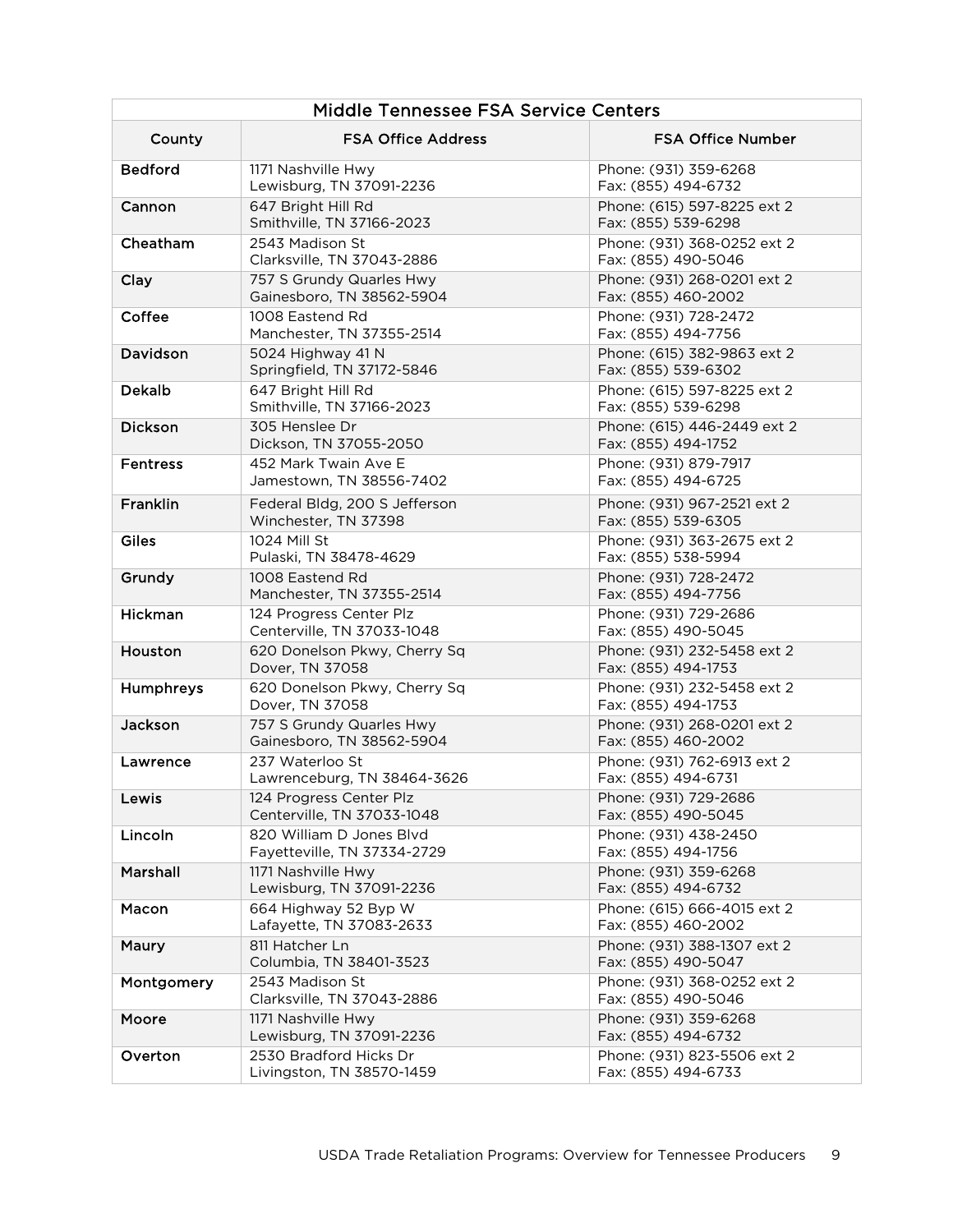| County           | <b>FSA Office Address</b>                                     | <b>FSA Office Number</b>                           |
|------------------|---------------------------------------------------------------|----------------------------------------------------|
| Perry            | 124 Progress Center Plz<br>Centerville, TN 37033-1048         | Phone: (931) 729-2686<br>Fax: (855) 490-5045       |
| <b>Pickett</b>   | 2530 Bradford Hicks Dr<br>Livingston, TN 38570-1459           | Phone: (931) 823-5506 ext 2<br>Fax: (855) 494-6733 |
| Putnam           | 751 Millers Point Rd<br>Sparta, TN 38583-1236                 | Phone: (931) 738-7822<br>Fax: (855) 539-6301       |
| Robertson        | 5024 Highway 41 N<br>Springfield, TN 37172-5846               | Phone: (615) 382-9863 ext 2<br>Fax: (855) 539-6302 |
| Rutherford       | 315 John R Rice Blvd Lane Agri-Park<br>Murfreesboro, TN 37129 | Phone: (615) 893-9295 ext 3<br>Fax: (855) 494-7760 |
| Sequatchie       | 3709 Main St<br>Jasper, TN 37347                              | Phone: (423) 942-2244<br>Fax: (855) 494-6726       |
| Smith            | 125 Gordonsville Hwy<br>Carthage, TN 37030-1855               | Phone: (615) 735-9880 ext 2<br>Fax: (855) 392-0427 |
| <b>Stewart</b>   | 620 Donelson Pkwy, Cherry Sq<br>Dover, TN 37058               | Phone: (931) 232-5458 ext 2<br>Fax: (855) 494-1753 |
| Sumner           | 150 Albert Gallatin Ave<br>Gallatin, TN 37066-2085            | Phone: (615) 452-3838 ext 2<br>Fax: (855) 494-1758 |
| <b>Trousdale</b> | 664 Highway 52 Byp W<br>Lafayette, TN 37083-2633              | Phone: (615) 666-4015 ext 2<br>Fax: (855) 460-2002 |
| Van Buren        | 751 Millers Point Rd<br>Sparta, TN 38583-1236                 | Phone: (931) 738-7822<br>Fax: (855) 539-6301       |
| Warren           | 811 Faulkner Springs Rd<br>McMinnville, TN 37110              | Phone: (931) 473-2277 ext 2<br>Fax: (855) 494-7757 |
| Wayne            | 237 Waterloo St<br>Lawrenceburg, TN 38464-3626                | Phone: (931) 762-6913 ext 2<br>Fax: (855) 494-6731 |
| White            | 751 Millers Point Rd<br>Sparta, TN 38583-1236                 | Phone: (931) 738-7822<br>Fax: (855) 539-6301       |
| Williamson       | 144 Southeast Pkwy Ste 210<br>Franklin, TN 37064-3940         | Phone: (615) 794-8488 ext 2<br>Fax: (855) 494-1757 |
| Wilson           | 925 E Baddour Pkwy<br>Lebanon, TN 37087-1703`                 | Phone: (615) 444-1890<br>Fax: (615) 444-4894       |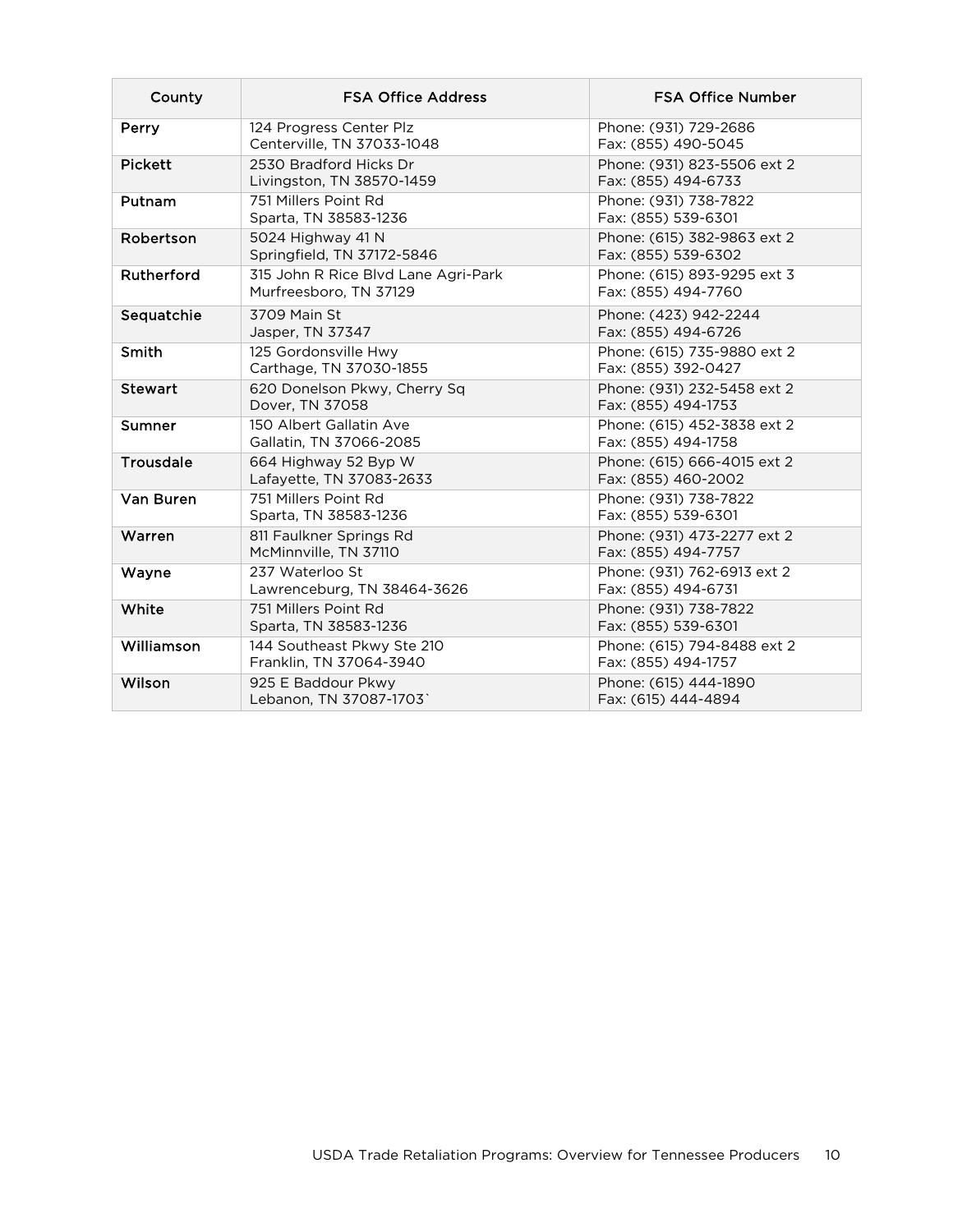| <b>East Tennessee FSA Service Centers</b> |                                                        |                                                      |  |
|-------------------------------------------|--------------------------------------------------------|------------------------------------------------------|--|
| County                                    | <b>FSA Office Address</b>                              | <b>FSA Office Number</b>                             |  |
| Anderson                                  | 4730 New Harvest Ln<br>Knoxville, TN 37918-7000        | Phone: (865) 523-3338 ext 2<br>Fax: (855) 494-6730   |  |
| <b>Bledsoe</b>                            | 314 Old Jamestown Highway<br>Crossville, TN 38555      | Phone: (931) 484-6520<br>Fax: (855) 490-5048         |  |
| <b>Blount</b>                             | 616 Warren St<br>Madisonville, TN 37354-1091           | Phone: (423) 442-2202<br>Fax: (855) 494-7755         |  |
| <b>Bradley</b>                            | 450 Stuart Rd NE<br>Cleveland, TN 37312-4918           | Phone: (423) 472-5731 ext 2<br>Fax: (855) 424-6645   |  |
| Campbell                                  | 4730 New Harvest Ln<br>Knoxville, TN 37918-7000        | Phone: (865) 523-3338 ext 2<br>Fax: (855) 494-6730   |  |
| Carter                                    | 2942 Highway 394<br>Blountville, TN 37617              | Phone: (423) 323-7431 ext 2<br>Fax: (855) 490-5041   |  |
| Claiborne                                 | 2178 Highway 25E<br>Tazewell, TN 37879-3823            | Phone: (423) 626-3811<br>Fax: (855) 539-6303         |  |
| Cocke                                     | 321 Hwy 92 South<br>Dandridge, TN 37725-4521           | Phone: (865) 397-3151 ext 2<br>Fax: (855) 490-5049   |  |
| Cumberland                                | 314 Old Jamestown Highway<br>Crossville, TN 38555      | Phone: (931) 484-6520<br>Fax: (855) 490-5048         |  |
| Grainger                                  | 420 W Morris Blyd Ste 340<br>Morristown, TN 37813-2255 | Phone: (423) 586-0321<br>Fax: (855) 494-7758         |  |
| Greene                                    | 214 N College St<br>Greeneville, TN 37745-5167         | Phone: (423) 638-4771 ext 2<br>Fax: (855) 494-1759 F |  |
| Hamblen                                   | 420 W Morris Blvd Ste 340<br>Morristown, TN 37813-2255 | Phone: (423) 586-0321<br>Fax: (855) 494-7758         |  |
| Hamilton                                  | 201 Main St<br>Dayton, TN 37321-1312                   | Phone: (423) 775-2272<br>Fax: (855) 575-5641         |  |
| Hancock                                   | 1401 E Main St<br>Rogersville, TN 37857-2946           | Phone: (423) 272-0217 ext 2<br>Fax: (855) 539-4217   |  |
| <b>Hawkins</b>                            | 1401 E Main St<br>Rogersville, TN 37857-2946           | Phone: (423) 272-0217 ext 2<br>Fax: (855) 539-4217   |  |
| Jefferson                                 | 321 Hwy 92 South<br>Dandridge, TN 37725-4521           | Phone: (865) 397-3151 ext 2<br>Fax: (855) 490-5049   |  |
| Johnson                                   | 307 College St<br>Mountain City, TN 37683-1301         | Phone: (423) 727-9744 ext 2<br>Fax: (855) 494-7759   |  |
| Knox                                      | 4730 New Harvest Ln<br>Knoxville, TN 37918-7000        | Phone: (865) 523-3338 ext 2<br>Fax: (855) 494-6730   |  |
| Loudon                                    | 424 N Kentucky St<br>Kingston, TN 37763-2655           | Phone: (865) 376-2392 ext 2<br>Fax: (855) 494-6729   |  |
| <b>McMinn</b>                             | 320 Congress Pkwy N<br>Athens, TN 37303-1612           | Phone: (423) 745-6301 ext 2<br>Fax: (855) 490-5040   |  |